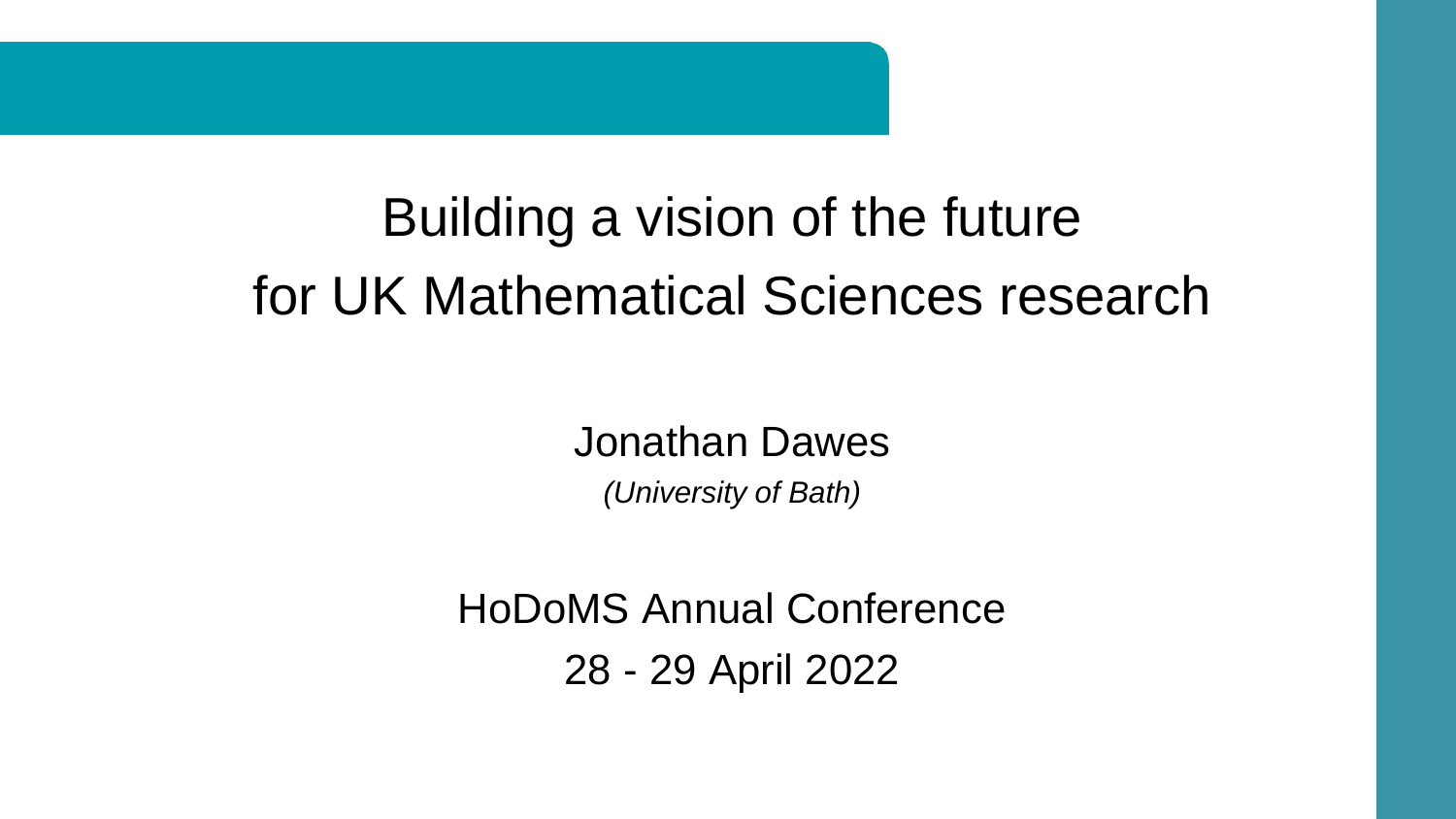## **Format of the session**

- Opening remarks from me: 10 mins (or less)
- Discussion around tables: 15 mins
- Reporting back / final comments: 10 mins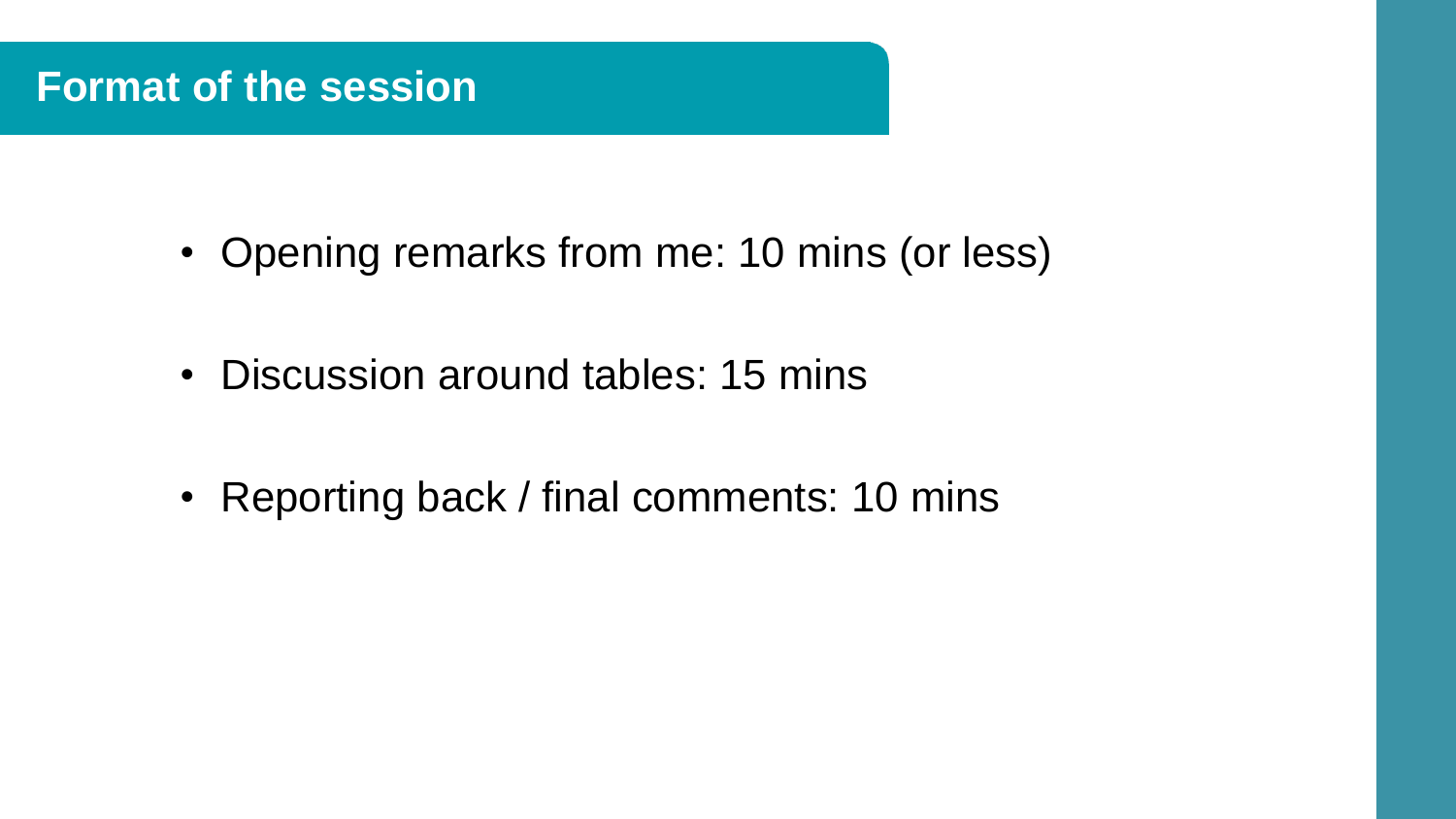

Key elements of a strategy include (Rumelt<sup>1,2</sup>):

- Diagnosis (the challenge, the external environment)
- Policy (objectives and priorities, including 'saying no')
- Actions

<sup>1</sup> Rumelt, R.P. 2011. Good Strategy / Bad Strategy. Crown Business. ISBN 978-0-307-88623-1.<https://en.wikipedia.org/wiki/Strategy> <sup>2</sup> Grindrod, P. 2021. Research Strategy and Strategic Options for Mathematics Departments. Unpublished. https://www.researchgate.net/publication/352093015 Research Strategy and Strategic Options for Mathematics Departments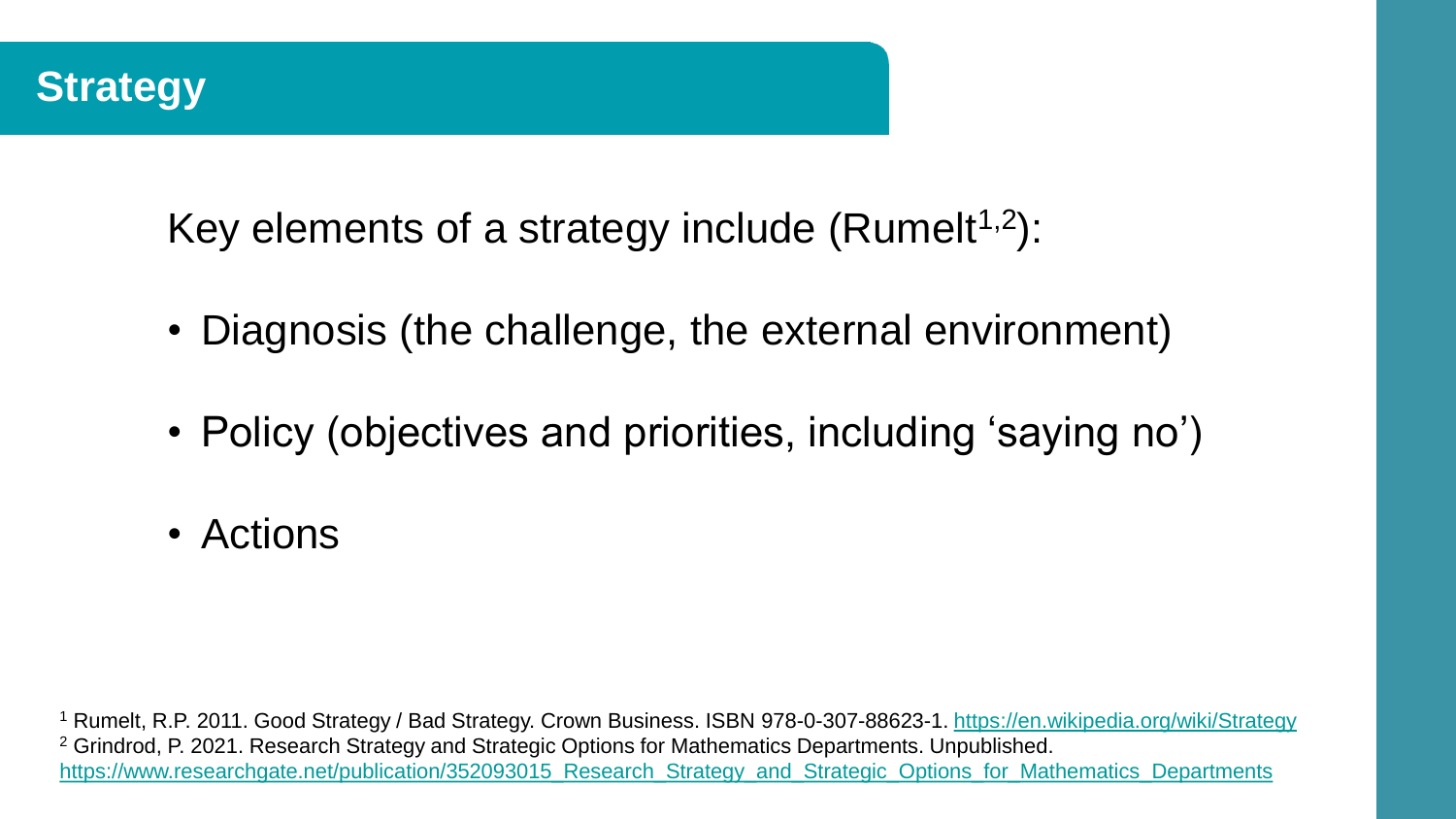## **Diagnosis – the external drivers**

#### **Science**

- Data: Omics, LHC, Space<sup>1</sup>, Citizen Science
- Eroom's Law<sup>2</sup> (cost of a new drug doubles every 9 years)
- "More theory is needed" in biology (Nurse, 13 Sept 2021) $3$

#### National context

- 2021 Integrated Review ('Global Britain in a competitive age')
- 2021 Innovation Strategy <sup>4</sup> ('Leading the future by creating it')
- UKRI Strategy  $2022 2027 a$  focus on diversity



Source: Innovation strategy<sup>4</sup>, page 14

<sup>1</sup>Space includes JWST, SKA, Earth Observation, and small satellites

<sup>2</sup> [https://en.wikipedia.org/wiki/Eroom%27s\\_law](https://en.wikipedia.org/wiki/Eroom)

<sup>3</sup> Paul Nurse, Biology must generate ideas as well as data. *Nature* **597**, 305 (2021)<https://doi.org/10.1038/d41586-021-02480-z>

<sup>4</sup> <https://www.gov.uk/government/publications/uk-innovation-strategy-leading-the-future-by-creating-it>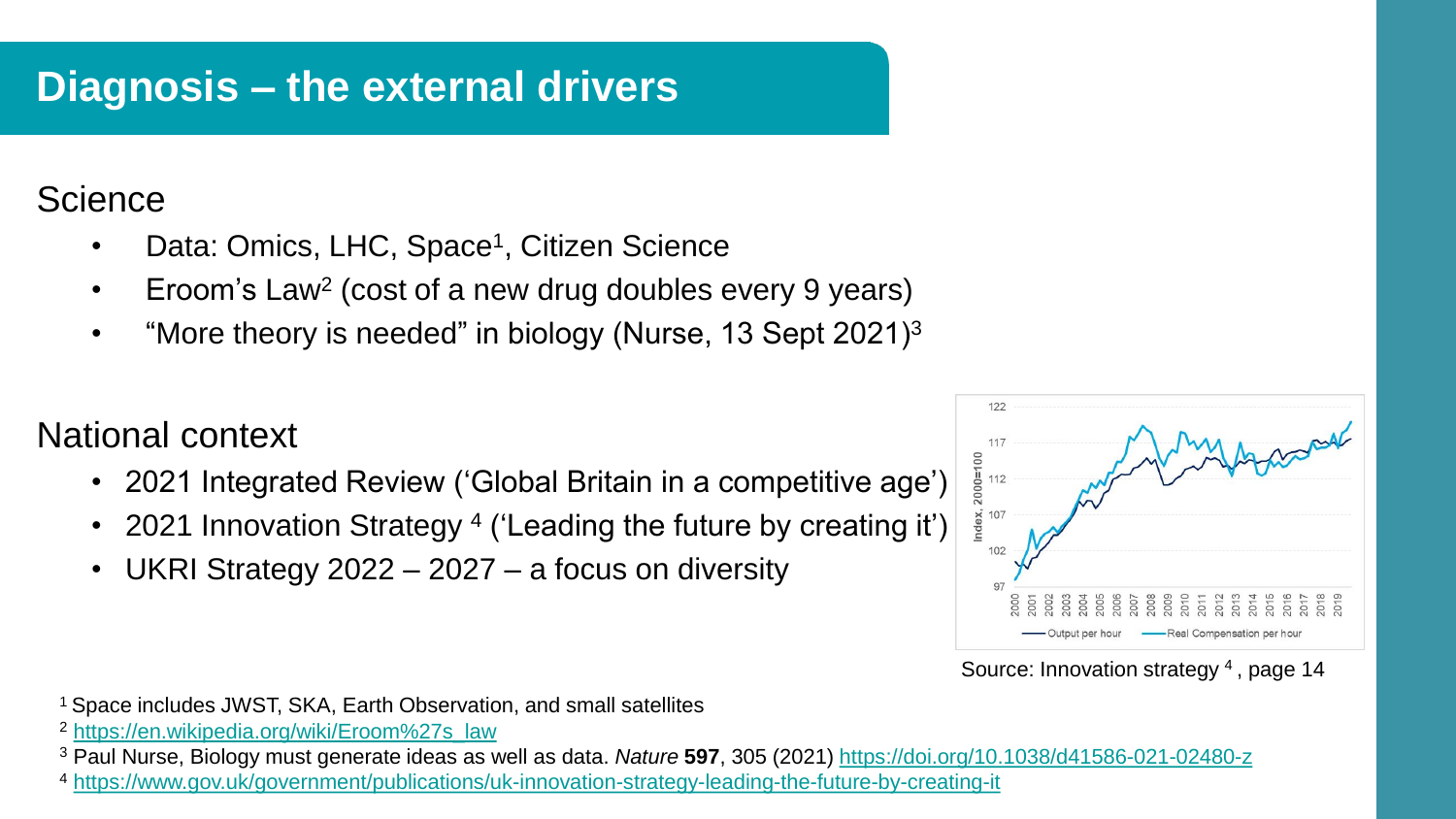# **"The order is rapidly fadin' " (example)**

**Projects that count as R&D** R&D Tax Credits (issued 2004, The work that qualifies for R&D relief must be part of a specific updated 2010): project to make an advance in science or technology. It cannot be an advance within a social science - like economics - or a Noted by the theoretical field - such as pure maths. Bond Review <https://www.gov.uk/guidance/corporation-tax-research-and-development-rd-relief>(recommendation #24)

4.54 Finally, the government recognises the growing volume of R&D being undertaken which is underpinned by pure mathematics. Spring Statement announces an expansion of the qualifying expenditure to include all mathematics. This reform will support nascent sectors where the UK has a comparative advantage such as Artificial Intelligence, quantum computing and robotics while also supporting strong sectors such as manufacturing and design.

Spring Statement 2022, HM Treasury, March 2022, page 41

Dylan, R. The times they are a-changin'. [https://en.wikipedia.org/wiki/The\\_Times\\_They\\_Are\\_a-Changin%27\\_\(song\)](https://en.wikipedia.org/wiki/The_Times_They_Are_a-Changin) See also:<https://www.gov.uk/government/publications/guidelines-on-the-meaning-of-research-and-development-for-tax-purposes>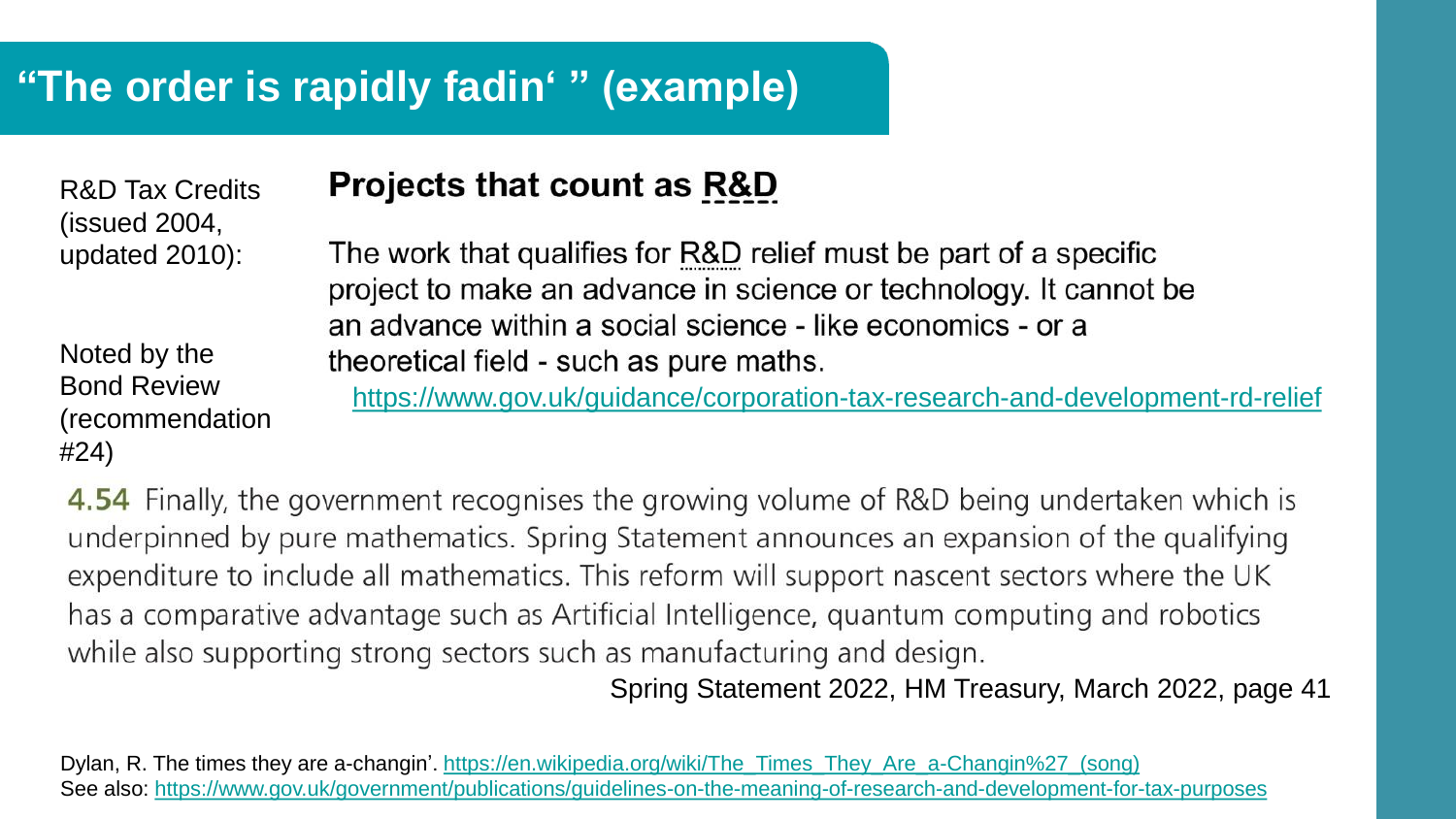## **Policies 1 / 2**

- Relations with the sciences:
	- 'warehouse' metaphor (J.-P. Serre)<sup>1</sup>
	- UKRI cross-programme funding streams (be ready!)
- Industry links R&D Tax Credits / Prosperity Partnerships
- Outcomes tell stories about MS research
- Research training agenda:
	- distinctive partnerships in place already (e.g. APTS, TCCs)
	- Sara Lombardo (SAT Chair) plans a CDT-related questionnaire

<sup>1</sup> Kirsch, M. (2010). Jean-Pierre Serre: Mon premier demi-siècle au Collège de France. In: Holden, H., Piene, R. (eds) The Abel Prize. Springer. [https://doi.org/10.1007/978-3-642-01373-7\\_3](https://doi.org/10.1007/978-3-642-01373-7_3). Quoted in the Bond Review.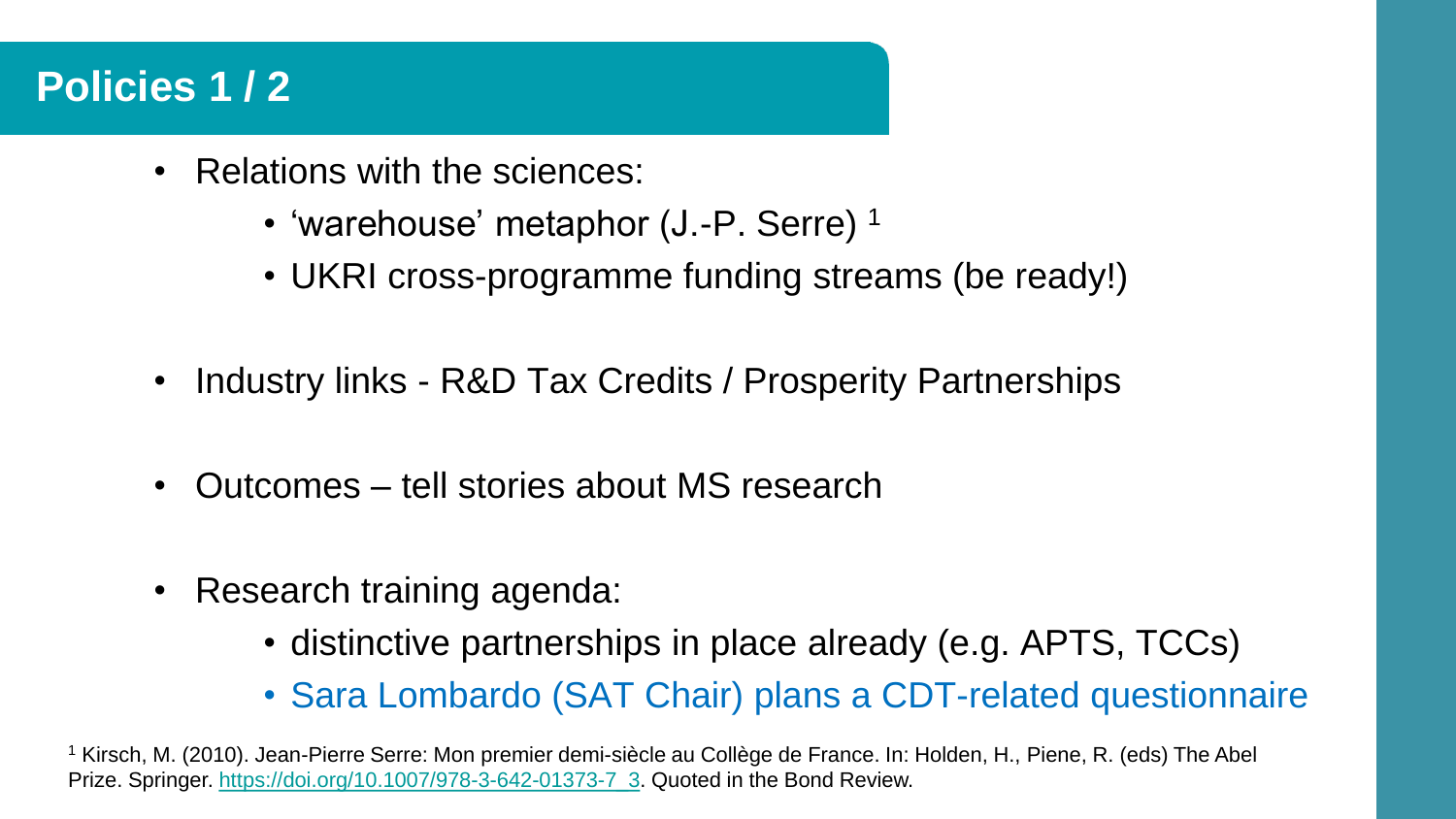## **Policies 2 / 2**

- Develop new ways to value our culture: mentoring, teamwork, persistence, simplicity, reproducibility
- Aim to preserve geographical and size diversity in UK MS departments (explain why)
- Look outside academia to find new ways to make the case for public benefit, e.g. creative arts sector